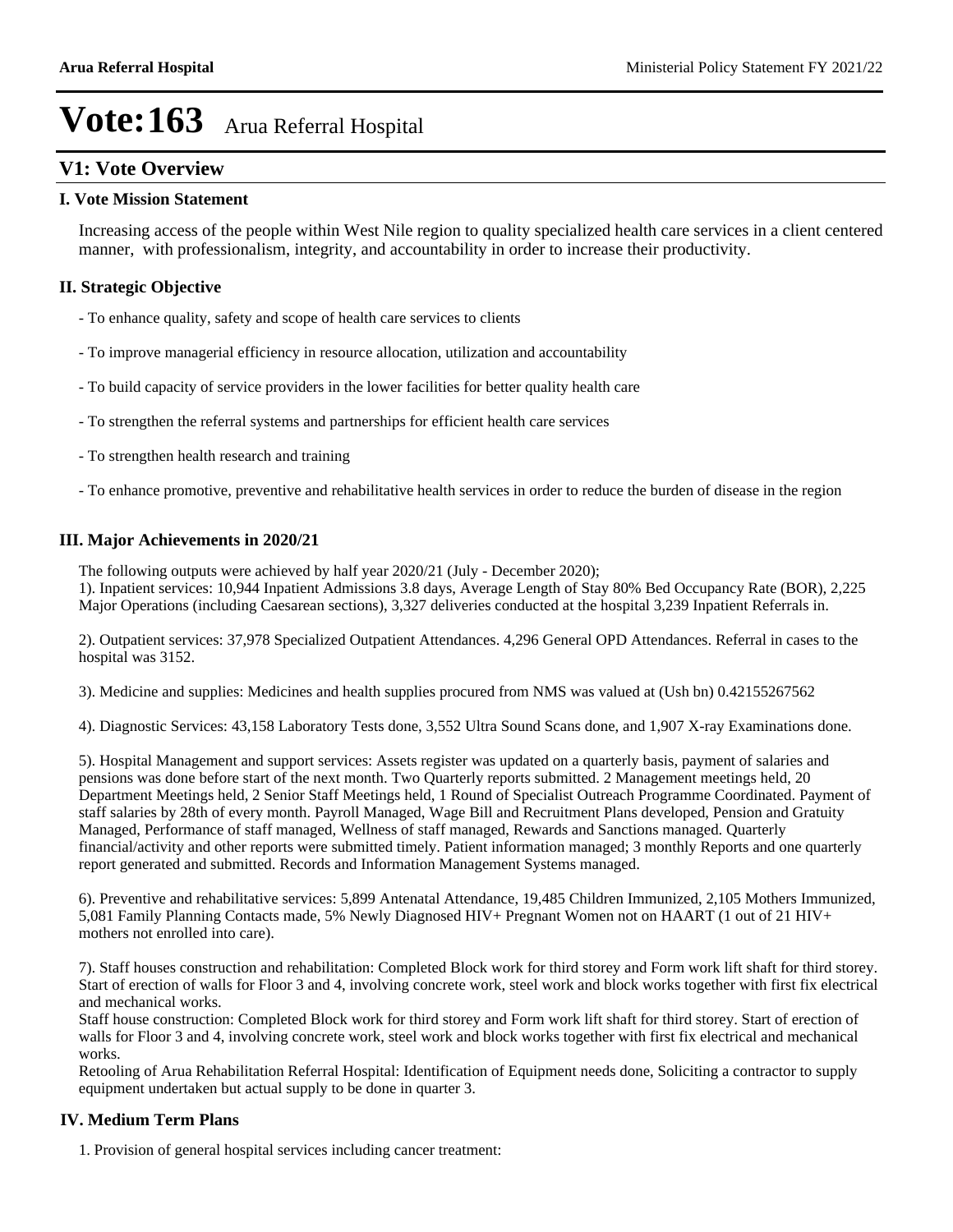- 2. continuation on the construction of staff house:
- 3. Continued maintenance of medical equipment in the region:
- 4. Fencing entire hospital land:
- 5. Purchase of office Furniture and equipment: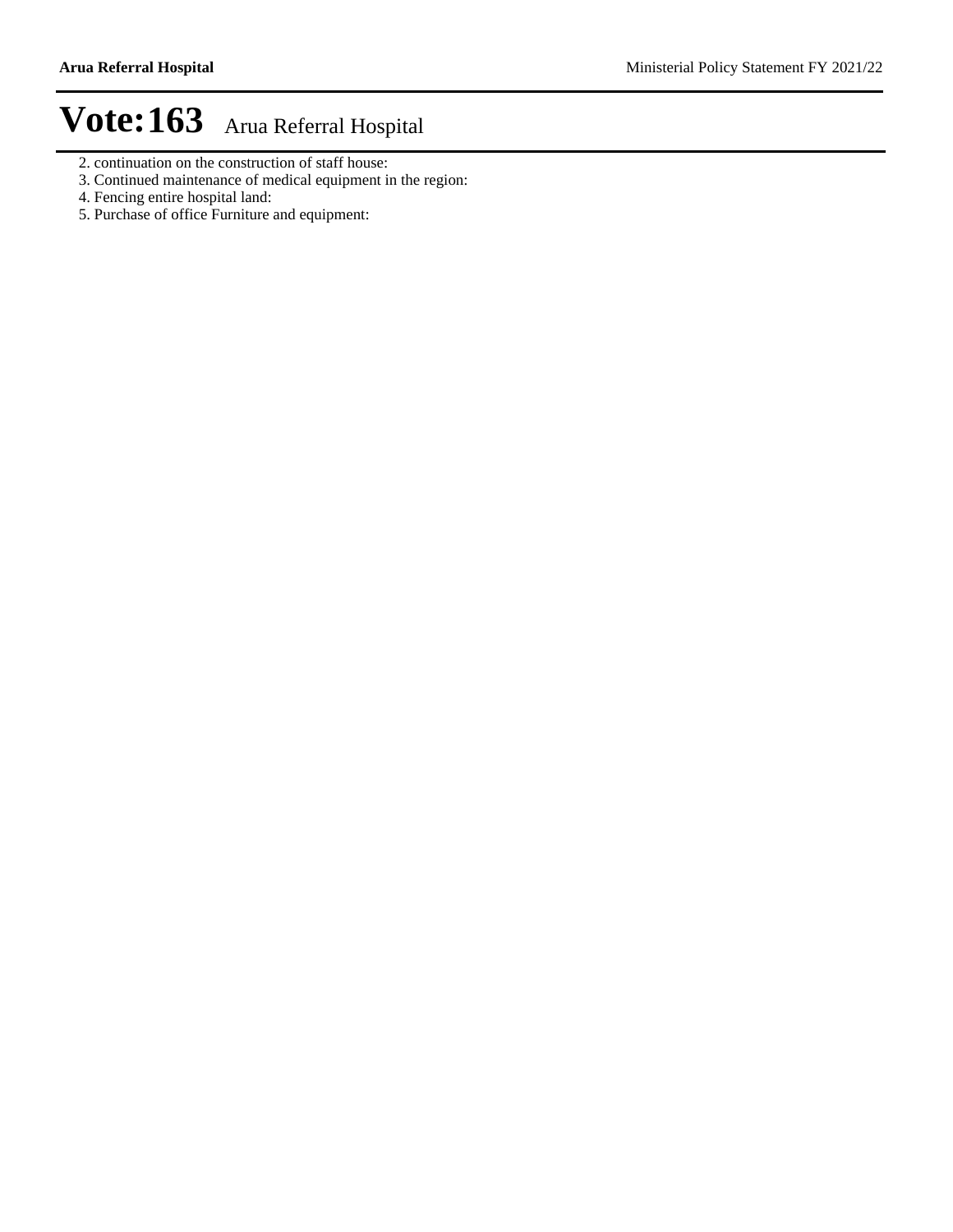#### **V. Snapshot Of Medium Term Budget Allocations**

**Table 5.1: Overview of Vote Expenditures (UShs Billion)**

|                  |                                                      |                    |               | 2020/21                                   |         | <b>MTEF Budget Projections</b> |         |         |         |
|------------------|------------------------------------------------------|--------------------|---------------|-------------------------------------------|---------|--------------------------------|---------|---------|---------|
|                  |                                                      | 2019/20<br>Outturn | <b>Budget</b> | <b>Approved Expenditure</b><br>by End Dec | 2021/22 | 2022/23                        | 2023/24 | 2024/25 | 2025/26 |
| <b>Recurrent</b> | Wage                                                 | 5.007              | 5.049         | 2.525                                     | 5.049   | 5.049                          | 5.049   | 5.049   | 5.049   |
|                  | Non Wage                                             | 3.092              | 5.026         | 2.485                                     | 2.903   | 2.903                          | 2.903   | 2.903   | 2.903   |
| Devt.            | GoU                                                  | 1.060              | 0.800         | 0.535                                     | 2.200   | 2.200                          | 2.200   | 2.200   | 2.200   |
|                  | Ext. Fin.                                            | 0.000              | 0.000         | 0.000                                     | 0.000   | 0.000                          | 0.000   | 0.000   | 0.000   |
|                  | <b>GoU</b> Total                                     | 9.159              | 10.875        | 5.546                                     | 10.152  | 10.152                         | 10.152  | 10.152  | 10.152  |
|                  | <b>Total GoU+Ext Fin (MTEF)</b>                      | 9.159              | 10.875        | 5.546                                     | 10.152  | 10.152                         | 10.152  | 10.152  | 10.152  |
|                  | Arrears                                              | 0.000              | 0.035         | 0.058                                     | 0.789   | 0.000                          | 0.000   | 0.000   | 0.000   |
|                  | <b>Total Budget</b>                                  | 9.159              | 10.911        | 5.604                                     | 10.941  | 10.152                         | 10.152  | 10.152  | 10.152  |
|                  | <b>A.I.A Total</b>                                   | 0.000              | 0.000         | 0.000                                     | 0.000   | 0.000                          | 0.000   | 0.000   | 0.000   |
|                  | <b>Grand Total</b>                                   | 9.159              | 10.911        | 5.604                                     | 10.941  | 10.152                         | 10.152  | 10.152  | 10.152  |
|                  | <b>Total Vote Budget</b><br><b>Excluding Arrears</b> | 9.159              | 10.875        | 5.546                                     | 10.152  | 10.152                         | 10.152  | 10.152  | 10.152  |

#### **Table 5.2: Budget Allocation by Programme (UShs Billion)**

|                                 | 2021/22 Draft Estimates |          |              |  |  |
|---------------------------------|-------------------------|----------|--------------|--|--|
| <b>Billion Uganda Shillings</b> | GoU                     | Ext. Fin | <b>Total</b> |  |  |
| Human Capital Development       | 10.152                  | 0.000    | 10.152       |  |  |
| <b>Grand Total:</b>             | 10.941                  | 0.000    | 10.941       |  |  |
| <b>Total excluding Arrears</b>  | 10.152                  | 0.000    | 10.152       |  |  |

#### **VI. Budget By Economic Clasification**

**Table V6.1 2020/21 and 2021/22 Budget Allocations by Item**

|                                       |        | 2020/21 Approved Budget |            |              |       | 2021/22 Draft Estimates |              |
|---------------------------------------|--------|-------------------------|------------|--------------|-------|-------------------------|--------------|
| Billion Uganda Shillings              | GoU    | Ext. Fin                | <b>AIA</b> | <b>Total</b> | GoU   | Ext. Fin                | <b>Total</b> |
| <b>Output Class: Outputs Provided</b> | 10.075 | 0.000                   | 0.000      | 10.075       | 7.952 | 0.000                   | 7.952        |
| 211 Wages and Salaries                | 5.184  | 0.000                   | 0.000      | 5.184        | 5.184 | 0.000                   | 5.184        |
| 212 Social Contributions              | 0.806  | 0.000                   | 0.000      | 0.806        | 0.938 | 0.000                   | 0.938        |
| 213 Other Employee Costs              | 2.486  | 0.000                   | 0.000      | 2.486        | 0.231 | 0.000                   | 0.231        |
| 221 General Expenses                  | 0.372  | 0.000                   | 0.000      | 0.372        | 0.370 | 0.000                   | 0.370        |
| 222 Communications                    | 0.024  | 0.000                   | 0.000      | 0.024        | 0.022 | 0.000                   | 0.022        |
| 223 Utility and Property Expenses     | 0.428  | 0.000                   | 0.000      | 0.428        | 0.428 | 0.000                   | 0.428        |
| 224 Supplies and Services             | 0.165  | 0.000                   | 0.000      | 0.165        | 0.173 | 0.000                   | 0.173        |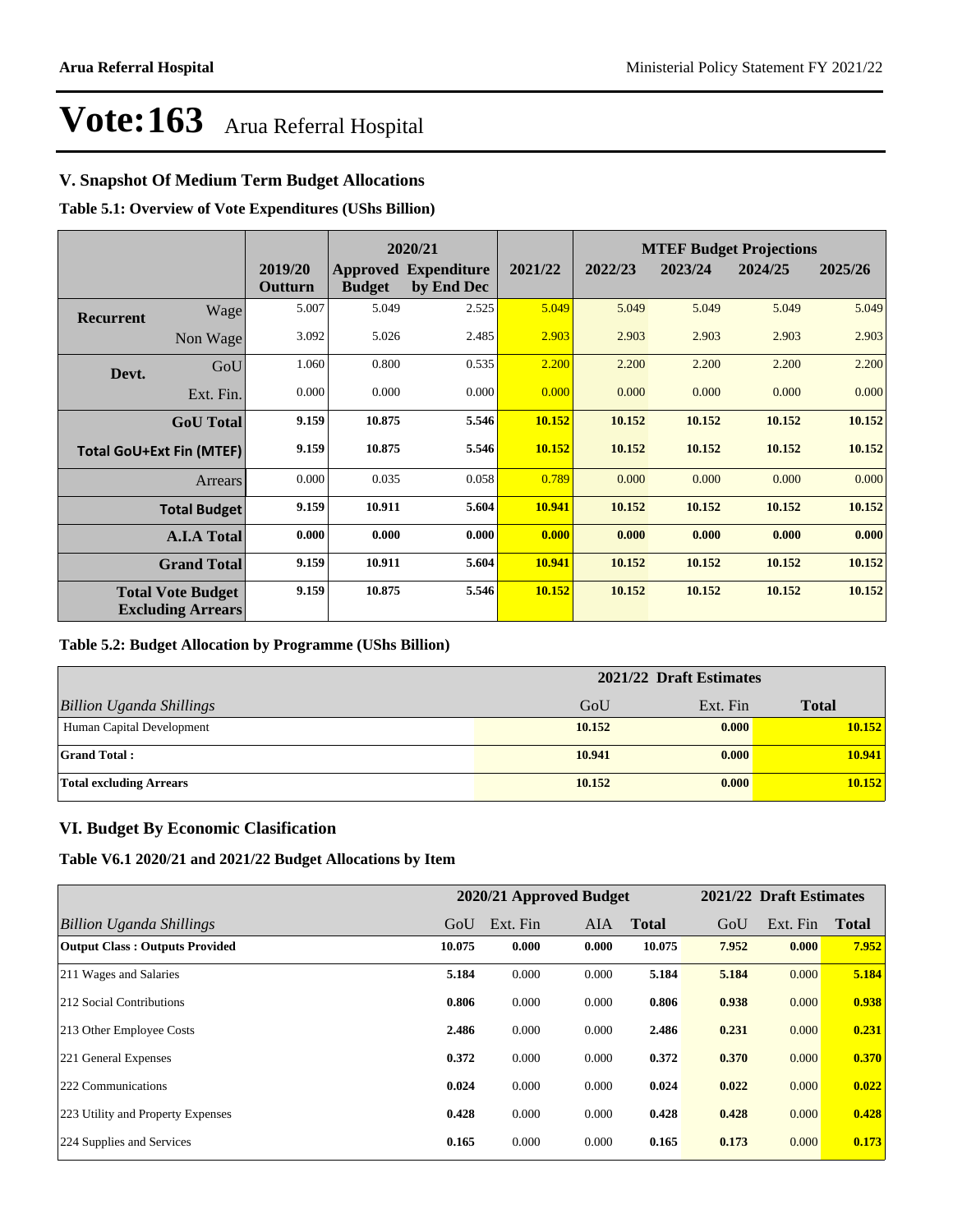| 227 Travel and Transport               | 0.338  | 0.000 | 0.000 | 0.338  | 0.338  | 0.000 | 0.338  |
|----------------------------------------|--------|-------|-------|--------|--------|-------|--------|
| 228 Maintenance                        | 0.271  | 0.000 | 0.000 | 0.271  | 0.266  | 0.000 | 0.266  |
| <b>Output Class: Capital Purchases</b> | 0.800  | 0.000 | 0.000 | 0.800  | 2.200  | 0.000 | 2.200  |
| 312 FIXED ASSETS                       | 0.800  | 0.000 | 0.000 | 0.800  | 2.200  | 0.000 | 2.200  |
| <b>Output Class: Arrears</b>           | 0.035  | 0.000 | 0.000 | 0.035  | 0.789  | 0.000 | 0.789  |
| 321 DOMESTIC                           | 0.035  | 0.000 | 0.000 | 0.035  | 0.789  | 0.000 | 0.789  |
| <b>Grand Total:</b>                    | 10.911 | 0.000 | 0.000 | 10.911 | 10.941 | 0.000 | 10.941 |
| <b>Total excluding Arrears</b>         | 10.875 | 0.000 | 0.000 | 10.875 | 10.152 | 0.000 | 10.152 |

#### VII. Budget By Sub-Subprogramme, Department And Project

#### **Table V7.1: Past Expenditure Outturns and Medium Term Projections by Sub-SubProgramme,Department and Project**

| Billion Uganda shillings                                         |                              | FY 2020/21                |                                   |                                             |         | <b>Medium Term Projections</b> |         |         |
|------------------------------------------------------------------|------------------------------|---------------------------|-----------------------------------|---------------------------------------------|---------|--------------------------------|---------|---------|
|                                                                  | <b>FY 2019/20</b><br>Outturn | Approved<br><b>Budget</b> | <b>Spent By</b><br><b>End Dec</b> | 2021-22<br><b>Proposed</b><br><b>Budget</b> | 2022-23 | 2023-24                        | 2024-25 | 2025-26 |
| <b>56 Regional Referral Hospital Services</b>                    | 9.159                        | 10.911                    | 5.604                             | 10.941                                      | 10.152  | 10.152                         | 10.152  | 10.152  |
| 01 Arua Referral Hospital Services                               | 7.851                        | 9.862                     | 4.982                             | 8.492                                       | 7.704   | 7.704                          | 7.704   | 7.704   |
| 02 Arua Referral Hospital Internal Audit                         | 0.016                        | 0.016                     | 0.009                             | 0.016                                       | 0.016   | 0.016                          | 0.016   | 0.016   |
| 03 Arua Regional Maintenance                                     | 0.232                        | 0.232                     | 0.078                             | 0.232                                       | 0.232   | 0.232                          | 0.232   | 0.232   |
| 1004 Arua Rehabilitation Referral Hospital                       | 0.860                        | 0.600                     | 0.535                             | 2.000                                       | 2.000   | 2.000                          | 2.000   | 2.000   |
| 1469 Institutional Support to Arua Regional<br>Referral Hospital | 0.200                        | 0.000                     | 0.000                             | 0.000                                       | 0.000   | 0.000                          | 0.000   | 0.000   |
| 1581 Retooling of Arua Rehabilitation<br>Referral Hospital       | 0.000                        | 0.200                     | 0.000                             | 0.200                                       | 0.200   | 0.200                          | 0.200   | 0.200   |
| <b>Total for the Vote</b>                                        | 9.159                        | 10.911                    | 5.604                             | 10.941                                      | 10.152  | 10.152                         | 10.152  | 10.152  |
| <b>Total Excluding Arrears</b>                                   | 9.159                        | 10.875                    | 5.546                             | 10.152                                      | 10.152  | 10.152                         | 10.152  | 10.152  |

#### VIII. Sub-SubProgramme Performance and Medium Term Plans

#### **Table V8.1: Sub-SubProgramme Outcome and Outcome Indicators**

| <b>Sub-SubProgramme :</b>                                  | 56 Regional Referral Hospital Services                                                                                                                    |                 |                  |                            |            |            |  |
|------------------------------------------------------------|-----------------------------------------------------------------------------------------------------------------------------------------------------------|-----------------|------------------|----------------------------|------------|------------|--|
| Objective:                                                 | To improve the health of the catchment population through provision of specialized curative, preventive,<br>promotive and rehabilitative health services. |                 |                  |                            |            |            |  |
| <b>Responsible Officer:</b>                                | DR. NYEKO J. FILBERT                                                                                                                                      |                 |                  |                            |            |            |  |
| Outcome:                                                   | Inclusive and quality healthcare services                                                                                                                 |                 |                  |                            |            |            |  |
| 1. Improved quality of life at all levels                  |                                                                                                                                                           |                 |                  |                            |            |            |  |
|                                                            |                                                                                                                                                           |                 |                  | <b>Performance Targets</b> |            |            |  |
|                                                            | <b>Outcome Indicators</b>                                                                                                                                 |                 |                  | 2021/22                    | 2022/23    | 2023/24    |  |
|                                                            |                                                                                                                                                           | <b>Baseline</b> | <b>Base</b> year | <b>Target</b>              | Projection | Projection |  |
| • % increase of specialised clinic outpatients attendances |                                                                                                                                                           |                 | 2019             | 0.5%                       | 0.8%       | 1%         |  |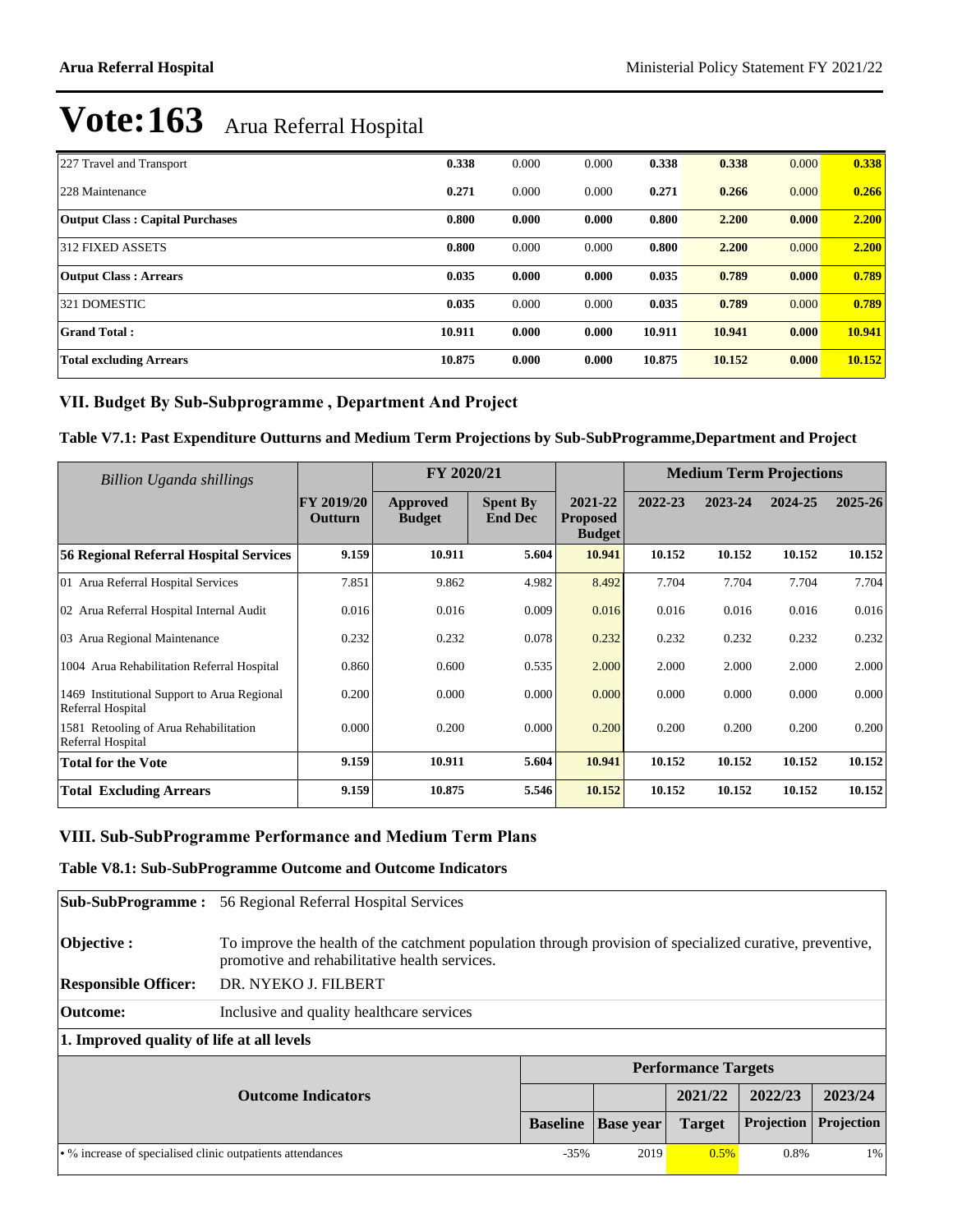| • % increase of diagnostic investigations carried                      | $-22%$ | 2019 | 1.5%   | 1.8%   | 2.0%                    |
|------------------------------------------------------------------------|--------|------|--------|--------|-------------------------|
| • Bed occupancy rate                                                   | 83%    | 2019 | 85%    | 85%    | 85%                     |
| <b>Department: 01 Arua Referral Hospital Services</b>                  |        |      |        |        |                         |
| <b>Budget Output: 01 Inpatient services</b>                            |        |      |        |        |                         |
| No. of in patients (Admissions)                                        |        |      | 21,000 | 22,000 | 24,000                  |
| Average Length of Stay (ALOS) - days                                   |        |      | 4      | 4      | 4                       |
| Bed Occupancy Rate (BOR)                                               |        |      | 85     | 85     | 85                      |
| Number of Major Operations (including Ceasarian se                     |        |      | 4,500  | 5,000  | 5,500                   |
| Referral cases in                                                      |        |      | 6,500  | 7,000  | 7,500                   |
| <b>Budget Output: 02 Outpatient services</b>                           |        |      |        |        |                         |
| Total general outpatients attendance                                   |        |      | 10,000 | 9,500  | 9,000                   |
| Number of Specialised Clinic Attendances                               |        |      | 80,000 | 85,000 | 90,000                  |
| Referral cases in                                                      |        |      | 6,000  | 6,500  | 7,000                   |
| Budget Output: 03 Medicines and health supplies procured and dispensed |        |      |        |        |                         |
| Value of medicines received/dispensed (Ush bn)                         |        |      | 1.23   |        | 1.24                    |
| <b>Budget Output: 04 Diagnostic services</b>                           |        |      |        |        |                         |
| No. of laboratory tests carried out                                    |        |      | 85,000 | 90,000 | 100,000                 |
| No. of patient xrays (imaging) taken                                   |        |      | 3,500  | 4,000  | 4,500                   |
| Number of Ultra Sound Scans                                            |        |      | 7,000  | 7,500  | 8,000                   |
| <b>Budget Output: 05 Hospital Management and support services</b>      |        |      |        |        |                         |
| Assets register updated on a quarterly basis                           |        |      | 4      | 4      | $\overline{\mathbf{4}}$ |
| Timely payment of salaries and pensions by the 2                       |        |      | 12     | 12     | 12                      |
| Timely submission of quarterly financial/activity                      |        |      | 4      | 4      | 4                       |
| <b>Budget Output: 06 Prevention and rehabilitation services</b>        |        |      |        |        |                         |
| No. of antenatal cases (All attendances)                               |        |      | 11,500 | 12,000 | 12,500                  |
| No. of children immunised (All immunizations)                          |        |      | 38,000 | 40,000 | 42,000                  |
| No. of family planning users attended to (New and Old)                 |        |      | 10,000 | 10,000 | 10,000                  |
| Number of ANC Visits (All visits)                                      |        |      | 11,500 | 12,000 | 12,500                  |
| Percentage of HIV positive pregnant women not on H                     |        |      | 0%     | $0\%$  | $0\%$                   |
| <b>Budget Output: 07 Immunisation services</b>                         |        |      |        |        |                         |
| Number of Childhood Vaccinations given (All contac                     |        |      | 35,000 | 40,000 | 42,000                  |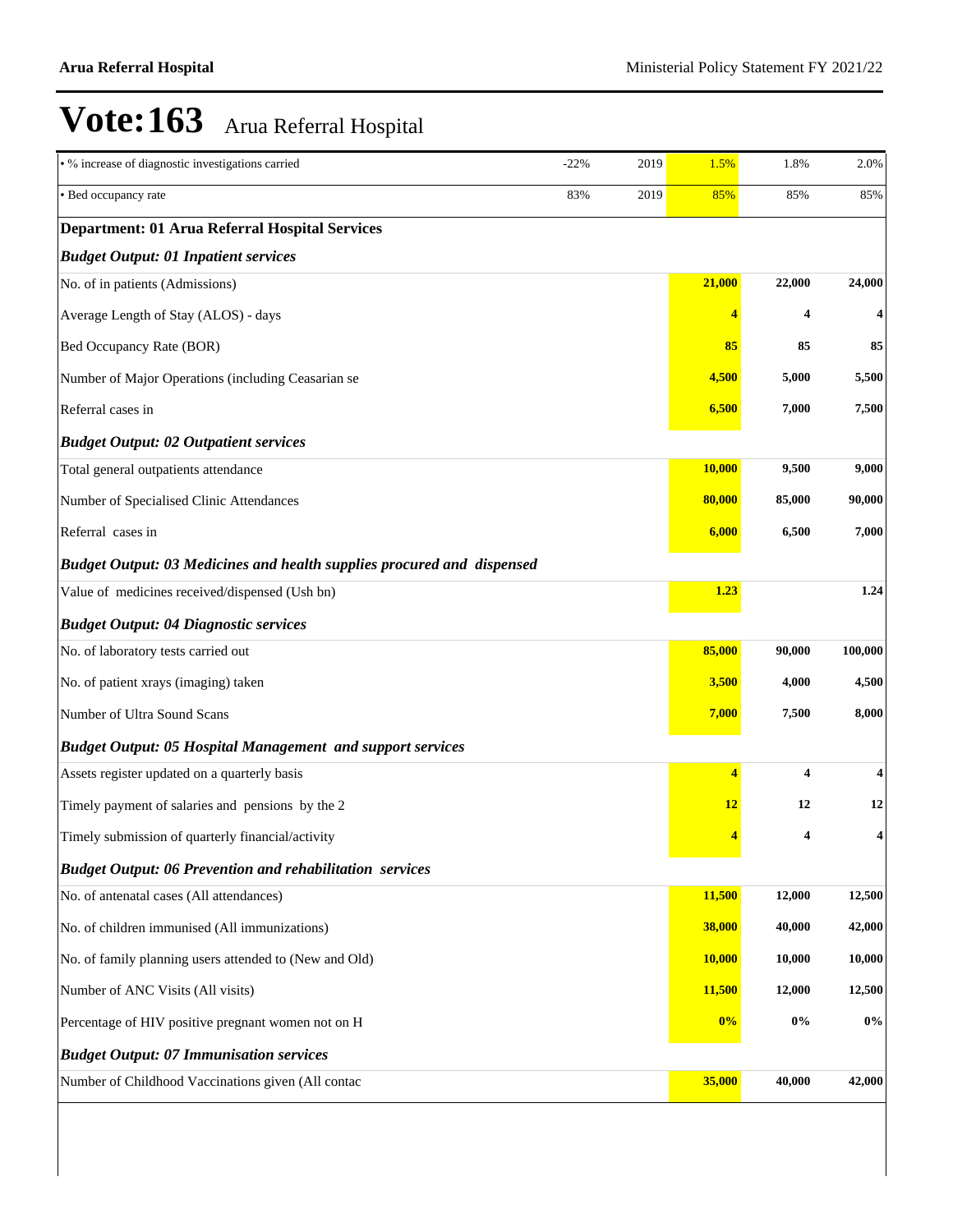| Department: 03 Arua Regional Maintenance                              |    |    |                         |
|-----------------------------------------------------------------------|----|----|-------------------------|
| <b>Budget Output: 05 Hospital Management and support services</b>     |    |    |                         |
| Assets register updated on a quarterly basis                          |    | 4  | 4                       |
| Timely payment of salaries and pensions by the 2                      | 12 | 12 | 12                      |
| Timely submission of quarterly financial/activity                     |    | 4  | $\overline{\mathbf{4}}$ |
| Project: 1004 Arua Rehabilitation Referral Hospital                   |    |    |                         |
| <b>Budget Output: 81 Staff houses construction and rehabilitation</b> |    |    |                         |
| No. of staff houses constructed/rehabilitated                         | 21 | 21 | 21                      |
| Cerificates of progress/Completion                                    |    | 4  | 4                       |

#### **IX. Major Capital Investments And Changes In Resource Allocation**

#### **Table 9.1: Major Capital Investment (Capital Purchases outputs over 0.5Billion)**

|                                                                                                                           | FY 2021/22 |                                                                                                                                                                                                                                                                                                                                                                                                                                                                                                                                                    |                                                                                                                                                                                                                                                                         |
|---------------------------------------------------------------------------------------------------------------------------|------------|----------------------------------------------------------------------------------------------------------------------------------------------------------------------------------------------------------------------------------------------------------------------------------------------------------------------------------------------------------------------------------------------------------------------------------------------------------------------------------------------------------------------------------------------------|-------------------------------------------------------------------------------------------------------------------------------------------------------------------------------------------------------------------------------------------------------------------------|
| <b>Appr. Budget and Planned Outputs</b>                                                                                   |            | <b>Expenditures and Achievements by</b><br>end Dec                                                                                                                                                                                                                                                                                                                                                                                                                                                                                                 | <b>Proposed Budget and Planned</b><br><b>Outputs</b>                                                                                                                                                                                                                    |
| Vote 163 Arua Referral Hospital                                                                                           |            |                                                                                                                                                                                                                                                                                                                                                                                                                                                                                                                                                    |                                                                                                                                                                                                                                                                         |
| Sub-SubProgramme: 08 56 Regional Referral Hospital Services                                                               |            |                                                                                                                                                                                                                                                                                                                                                                                                                                                                                                                                                    |                                                                                                                                                                                                                                                                         |
| Development Project: 1004 Arua Rehabilitation Referral Hospital                                                           |            |                                                                                                                                                                                                                                                                                                                                                                                                                                                                                                                                                    |                                                                                                                                                                                                                                                                         |
| Budget Output: 08 56 81 Staff houses construction and rehabilitation                                                      |            |                                                                                                                                                                                                                                                                                                                                                                                                                                                                                                                                                    |                                                                                                                                                                                                                                                                         |
| Phase II of 7-Storey Staff house Construction Works: Slab<br>Cast for Floor $3 \& 4$ and walls erected for Floor 2 and 3. |            | Completed Block work for third storey and<br>Form work lift shaft for third storey. Start of<br>erection of walls for Floor 3 and 4, involving<br>concrete work, steel work and block works<br>together with first fix electrical and mechanical<br>works.<br>Staff house construction: Completed Block<br>work for third storey and Form work lift shaft<br>for third storey. Start of erection of walls for<br>Floor 3 and 4, involving concrete work, steel<br>work and block works together with first fix<br>electrical and mechanical works. | 7 - Storey Staff House Construction: Continuation<br>of the Construction of the 7-storey staff house.<br>This will involve casting slabs for floor 4, 5 and 6<br>and erecting walls for floor 4, 5, and 6. Roofing<br>the house, electrical and plumbing installations. |
| <b>Total Output Cost(Ushs Thousand)</b>                                                                                   | 600,000    | 534,874                                                                                                                                                                                                                                                                                                                                                                                                                                                                                                                                            | 2,000,000                                                                                                                                                                                                                                                               |
| Gou Dev't:                                                                                                                | 600,000    | 534,874                                                                                                                                                                                                                                                                                                                                                                                                                                                                                                                                            | 2,000,000                                                                                                                                                                                                                                                               |
| Ext Fin:                                                                                                                  | $\theta$   | $\Omega$                                                                                                                                                                                                                                                                                                                                                                                                                                                                                                                                           |                                                                                                                                                                                                                                                                         |
| A.I.A:                                                                                                                    | $\Omega$   | $\Omega$                                                                                                                                                                                                                                                                                                                                                                                                                                                                                                                                           |                                                                                                                                                                                                                                                                         |

#### **X. Vote Challenges and Plans To Improve Performance**

#### **Vote Challenges**

1). Inadequate staffing due to a rigid staff structure which has even become obsolete to match with the current Human Resources demands of the Hospital. The hospital has failed to attract and retain specialized doctors in the hospital because of the long distances away from Kampala.

2). Being a boarder area to Eastern Congo and South Sudan, the Hospital suffers from the problem of inadequate drug supplies yet its serving a big population against a thin budget to effectively serve all the people with health care services in the region. This makes it difficult to efficiently serve all the health needs of the population in the region.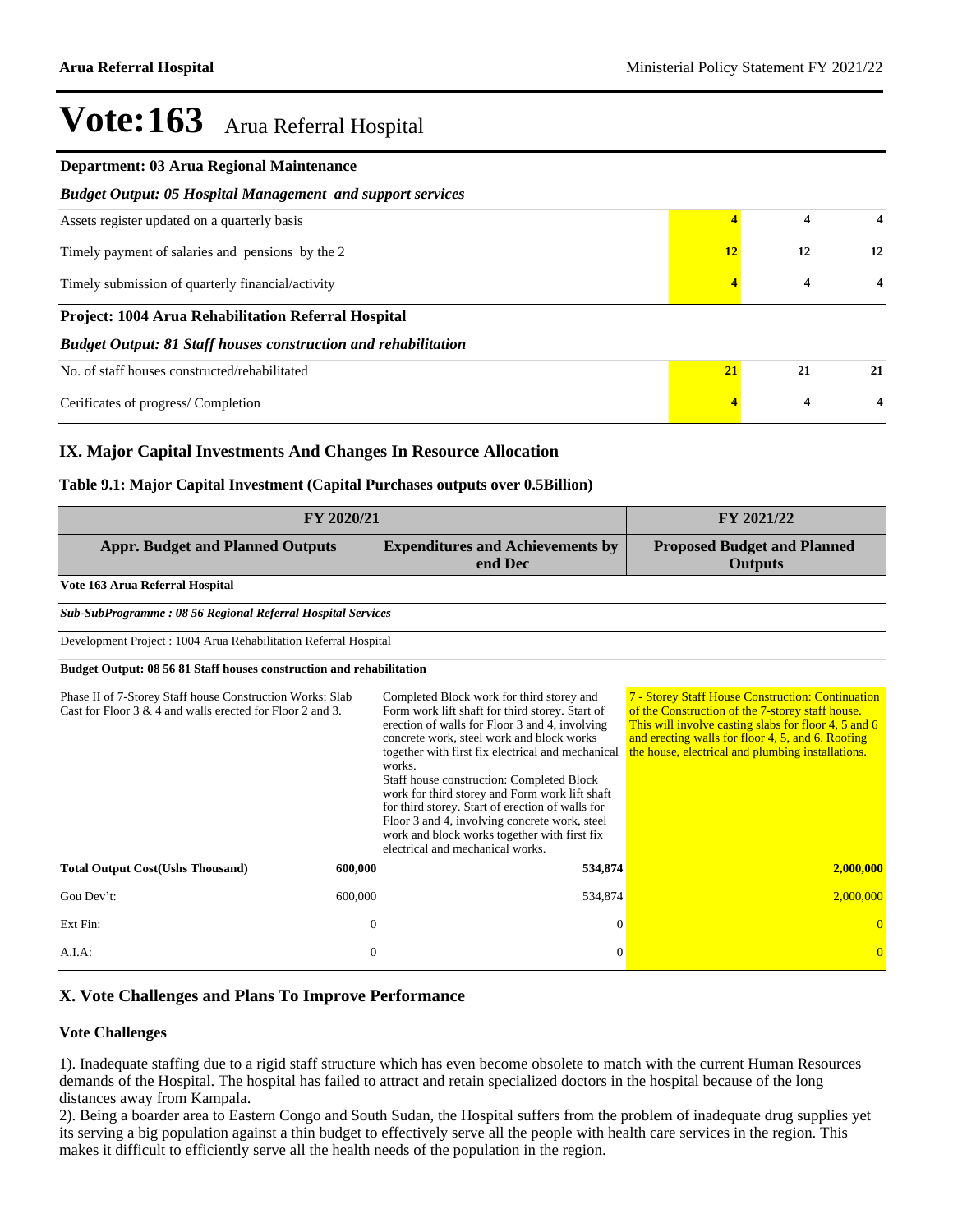3). Limited land for expansion well aware that the hospital land has been encroached on by the local Population which makes it difficult to have other developments of the hospital to take shape in case need a rises. This calls for the hospital to think of acquiring land for future expansion elsewhere outside the hospital setting and the whole process is very expensive and takes some time to be realized.

4). Unstable power supply from the provider (WENRECO) affects the limited budget for fuel and smooth running of activities in the hospital.

The hospital has limited medical equipment which is being addressed through procurement of assorted medical equipment, though the budget is also limited.

#### **Plans to improve Vote Performance**

1). The hospital is embarking on developing a new five year strategic plan for 2021-2026 to address key hospital needs and demands and find mechanism of achieving them in both short and long term.

2). Through the he hospital strategic plan, plans are underway to acquire land for hospital expansion outside the hospital setting for its other developmental projects.

3). Recruitment of staff has been ongoing with the support from implementing partners much as central government recruitment has been hampered by COVID19 pandemic.

4). Continuous lobbying from implementing partners and development partners to support the hospital in areas of human resource is being done so as to bridge the human resource gaps in the hospital through contractual hiring.

5). Persuading government to give hardship allowances to critical cadre staff needed by the hospital, so as to attract and retain staff to offer specialized care in the region.

#### **XI Off Budget Support**

#### **Table 11.1 Off-Budget Support by Project**

| <b>Billion Uganda Shillings</b>                           | 2020/21 Approved<br><b>Budget</b> | 2021/22 Draft<br><b>Estimates</b> |
|-----------------------------------------------------------|-----------------------------------|-----------------------------------|
| Sub-SubProgramme 0856 Regional Referral Hospital Services | 2.95                              | 2.04                              |
| <b>Recurrent Budget Estimates</b>                         |                                   |                                   |
| 01 Arua Referral Hospital Services                        | 2.95                              | 2.04                              |
| $ 426$ -UNICEF                                            | 0.91                              | 1.08                              |
| 451-Global Alliance for Vaccines Immunisation             | 0.28                              | 0.00                              |
| 550-United States of America                              | 0.86                              | 0.59                              |
| World Bank- URMCHIP                                       | 0.90                              | 0.00                              |
| World Bank-URMCHIP                                        | 0.00                              | 0.37                              |
| <b>Total for Vote</b>                                     | 2.95                              | 2.04                              |

#### **XII. Vote Cross Cutting Policy And Other Budgetary Issues**

#### **Table 12.1: Cross- Cutting Policy Issues**

| <b>Issue Type:</b>                        | <b>HIV/AIDS</b>                                                                                                                                                                                                                  |
|-------------------------------------------|----------------------------------------------------------------------------------------------------------------------------------------------------------------------------------------------------------------------------------|
| <b>Objective:</b>                         | High prevalence of HIV in the community and low adherence to HAART.                                                                                                                                                              |
| <b>Issue of Concern:</b>                  | The region continues to register high prevalence of HIV in the community and low adherence to<br>HAART.                                                                                                                          |
| <b>Planned Interventions:</b>             | Proper patient care for opportunistic infections, early diagnosis, HIV counseling and testing,<br>Antiretroviral treatment, eMTCT, post-exposure prophylaxis. Health education of HIV/AID both<br>the in hospital and community. |
| <b>Budget Allocation (Billion):</b> 0.040 |                                                                                                                                                                                                                                  |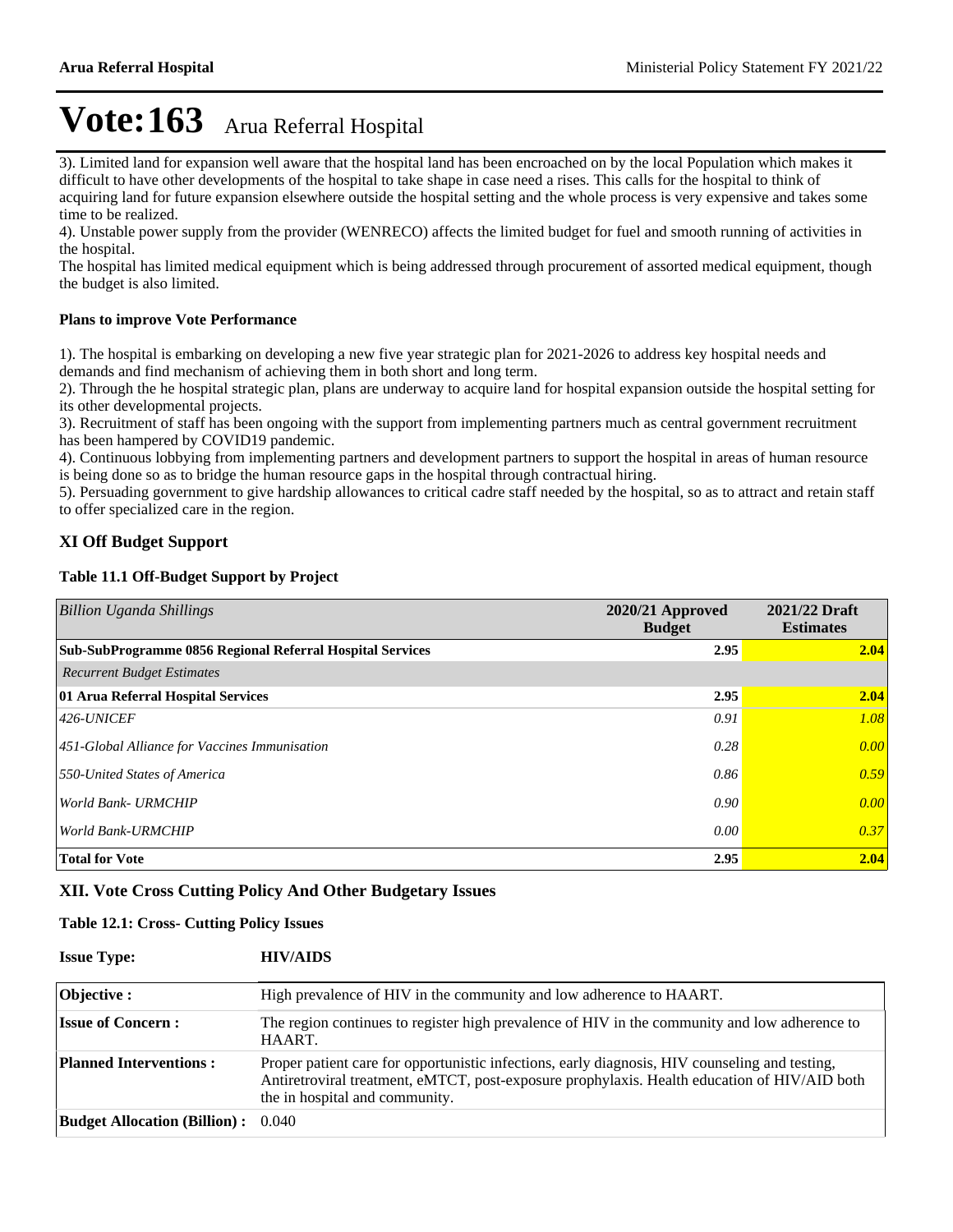| <b>Performance Indicators:</b>      | 1. Number of Individuals Tested for HIV (Target of 10,000 clients)<br>2. Number of Newly Tested HIV Positive Client (Target of 450 clients)<br>3. Number of New HIV Positive Clients Linked to Care (Target of 95%).                                             |
|-------------------------------------|------------------------------------------------------------------------------------------------------------------------------------------------------------------------------------------------------------------------------------------------------------------|
| <b>Issue Type:</b>                  | <b>Gender</b>                                                                                                                                                                                                                                                    |
| Objective:                          | Incidents of maternal and neonatal mortality, undocumented domestic violence cases, low<br>attendance to family planning, and low male involvement in family planning.                                                                                           |
| <b>Issue of Concern:</b>            | In the delivery and consumption of health services. The hospital continues to register Incidents of<br>maternal and neonatal mortality, undocumented domestic violence cases, low attendance to family<br>planning, and low male involvement in family planning. |
| <b>Planned Interventions:</b>       | Improved patient care and access, early diagnosis, Cancer screening and treatment, management of<br>victims of sexual violence and other forms of violence against women, immunization of children<br>and girls. Having a vibrant adolescent friendly service.   |
| <b>Budget Allocation (Billion):</b> | 0.050                                                                                                                                                                                                                                                            |
| <b>Performance Indicators:</b>      | 1. Number of GBV clients managed,<br>2. Number of Children Immunized (Target 38000)<br>3. Number of adolescents attending adolescent services (target 500).<br>4. Number of Males partners involved in family planning (target 1000).                            |
| <b>Issue Type:</b>                  | <b>Enviroment</b>                                                                                                                                                                                                                                                |
| Objective:                          | Improve facility bases infections, clean and safe working environment.                                                                                                                                                                                           |
| <b>Issue of Concern:</b>            | Prevention of infections and provision of safe working environment.                                                                                                                                                                                              |
| <b>Planned Interventions:</b>       | Provision of safe and clean water, Provision of power in the hospital, 5S enforcement, occupational<br>health and safety activities, tree planting on the compound, sewerage management and good waste<br>disposal.                                              |
| <b>Budget Allocation (Billion):</b> | 0.200                                                                                                                                                                                                                                                            |
| <b>Performance Indicators:</b>      | Ensure constant water and electricity supply in the hospital. (Prompt Payment of Water Bills).<br>Ensuring safe and health working environment.<br>Proper management of waste.                                                                                   |

#### **XIII. Personnel Information**

#### **Table 13.1 Staff Establishment Analysis**

| <b>Title</b>                                           | <b>Salary Scale</b> | <b>Number Of Approved Positions</b> | <b>Number Of Filled Positions</b> |
|--------------------------------------------------------|---------------------|-------------------------------------|-----------------------------------|
| Consultant                                             | U1SE                | 6                                   |                                   |
| Medical Officer Special Grade<br>(ENT)                 | $U2(Med-1)$         |                                     | 0                                 |
| Medical Officer Special Grade<br>(Medicine)            | $U2(Med-1)$         |                                     | 0                                 |
| Medical Officer Special Grade<br>(Orthopaedic Surgeon) | $U2(Med-1)$         |                                     | $\Omega$                          |
| Medical Officer Special Grade<br>(Surgeon)             | $U2(Med-1)$         |                                     | $\theta$                          |
| PRINCIPAL CLINICAL OFFICER   U3(Med-2)                 |                     |                                     | $\Omega$                          |
| PRINCIPAL PSYCHIATRIC<br><b>CLINICAL OFFICER</b>       | $U3(Med-2)$         |                                     | $\theta$                          |
| <b>Medical Officers</b>                                | $U4$ (Med-1)        | 10                                  | 6                                 |
| <b>SENIOR CLINICAL OFFICER</b>                         | $U4(Med-2)$         | 3                                   | 2                                 |